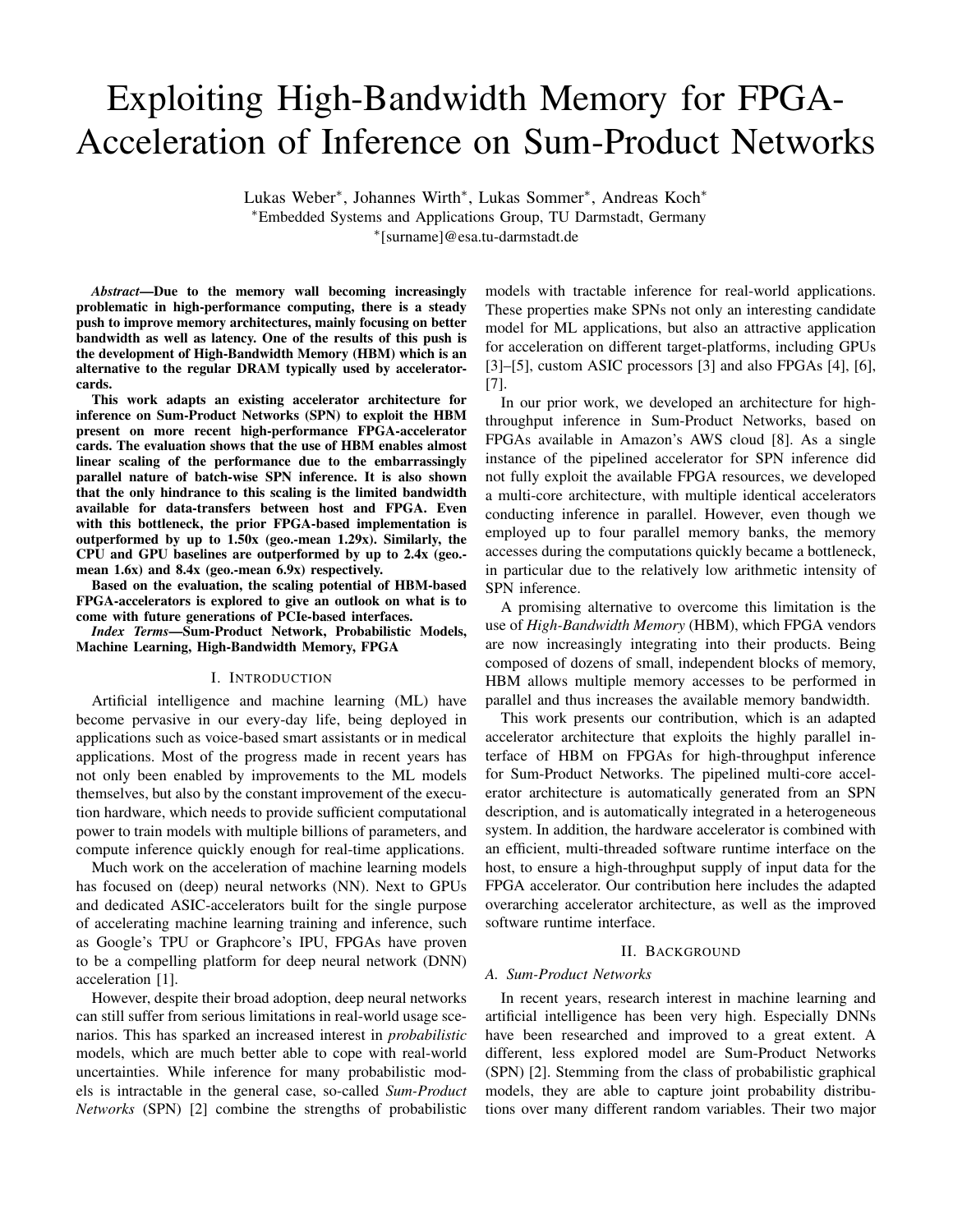

Fig. 1. Different types of SPNs. (a) shows a typical SPN with Gaussian leaf nodes. (b) shows a Mixed SPN using histograms to approximate the gaussian distributions of (a).

advantages are their *tractability* and their ability to handle *uncertainty*. With regard to tractability, inference on SPNs can be performed in linear time w.r.t. the size of an SPN. With regards to uncertainty, SPNs are able to handle uncertainties like missing features or unclear classifications, due to the fact that they compute actual probability values. A very interesting example for this is discussed in the work by Peharz et al. [9] which uses randomly generated SPNs for classification tasks. Confronting an SPN trained for the image classification benchmark MNIST with out-of-domain images yields lower probabilities and thereby indicates that the SPN is *uncertain* about the resulting classification.

In general, SPNs are directed acyclical graphs, comprising three distinct node types: 1) The leaf nodes represent univariate probability distributions over single random variables. 2) Product nodes represent factorizations of independent variables. 3) Sum nodes represent mixtures of distributions.

Using these three node types, SPNs are capable of capturing complex joint probability distributions. To achieve this, the general process is as follows: For each dataset, an independence check is performed to determine if there are any independent variables. If so, this is represented in the SPN using a product node. If this is not the case, the dataset is divided by clustering. The resulting sub-datasets are then recursively traversed, until the data can be represented using a single univariate distribution. Due to this very simple structure, SPNs are a very simple and concise way of representing complex joint probability distributions. To perform inference on an SPN, a simple bottom-up evaluation has to be performed.

In this work, we rely on a specific flavor of SPNs called Mixed SPNs [10]. The main difference between pure SPNs and mixed ones is the fact that the leaf nodes are approximated using simple histograms (c.f. Fig. 1). These histograms can easily be mapped to hardware as shown in [4], [6], [11]. Specifically, we will build upon our prior work [8], which explored the application of SPNs in a heterogeneous reconfigurable cloud (Amazon AWS F1 Instances with FPGA accelerators).

#### *B. High-Bandwidth Memory*

In their current UltraScale+ series, Xilinx offers some FP-GAs which include High-Bandwidth-Memory (HBM) in addition to conventional off-chip SDRAM. As the name implies, this new type of memory provides significantly more memory bandwidth compared to off-chip SDRAM: According to Xilinx the HBM used on their FPGAs can achieve up to 460GB/s. However, this number can only be achieved when issuing multiple memory requests in parallel, making it necessary to adapt existing architectures in order to actually exploit the additional bandwidth.

The HBM on these Xilinx FPGAs has a capacity ranging from 4GB to 16GB and is split into two stacks. Each stack features 16 memory channels with a width of 256 bit, each connected to its own memory region. By default, each of these channels can only access its associated memory region. Each of these memory channels is exposed to the user logic via one AXI3 interface, resulting in a total of 32 AXI3 interfaces for the HBM.



Fig. 2. Maximum throughput when issuing linear read and write accesses in parallel to one HBM memory channel for two different configurations and different request sizes. The first configuration runs the block generating the accesses with the 450 MHz clock used by the HBM and natively connects both. The second configuration runs the PE at *half* the clock frequency but the interface width is *doubled*. An AXI Smart Connect is used to perform clock- and data-width-conversion.

Xilinx offers an optional crossbar which, when enabled, hides the partitioning from the user and allows to access the *entire* memory space from each AXI interface. However, this comes at the cost of additional latency and decreased performance, where the actual impact is highly dependent on the concrete access pattern. For the rest of this work, we will *not* use the crossbar, since we aim to explore the maximally achievable performance.

Figure 2 shows the performance for *one* HBM memory channel. The performance data is generated using a special benchmark hardware block which generates linear memory reads and writes in parallel, as this is the access pattern used by our SPN accelerators. There are two major insights: First, the throughput caps at a request size of 1 MiB, as no further performance improvements are observed beyond this. And second, there is no significant performance benefit when running the benchmark block at 450 MHz with a connection to the HBM at its native interface width versus running the block at *half* the clock frequency and in turn *doubling* the interface width. This is a valuable insight, as it is often not possible to run user logic at 450 MHz. Because we do not use the crossbar, the different HBM memory channels are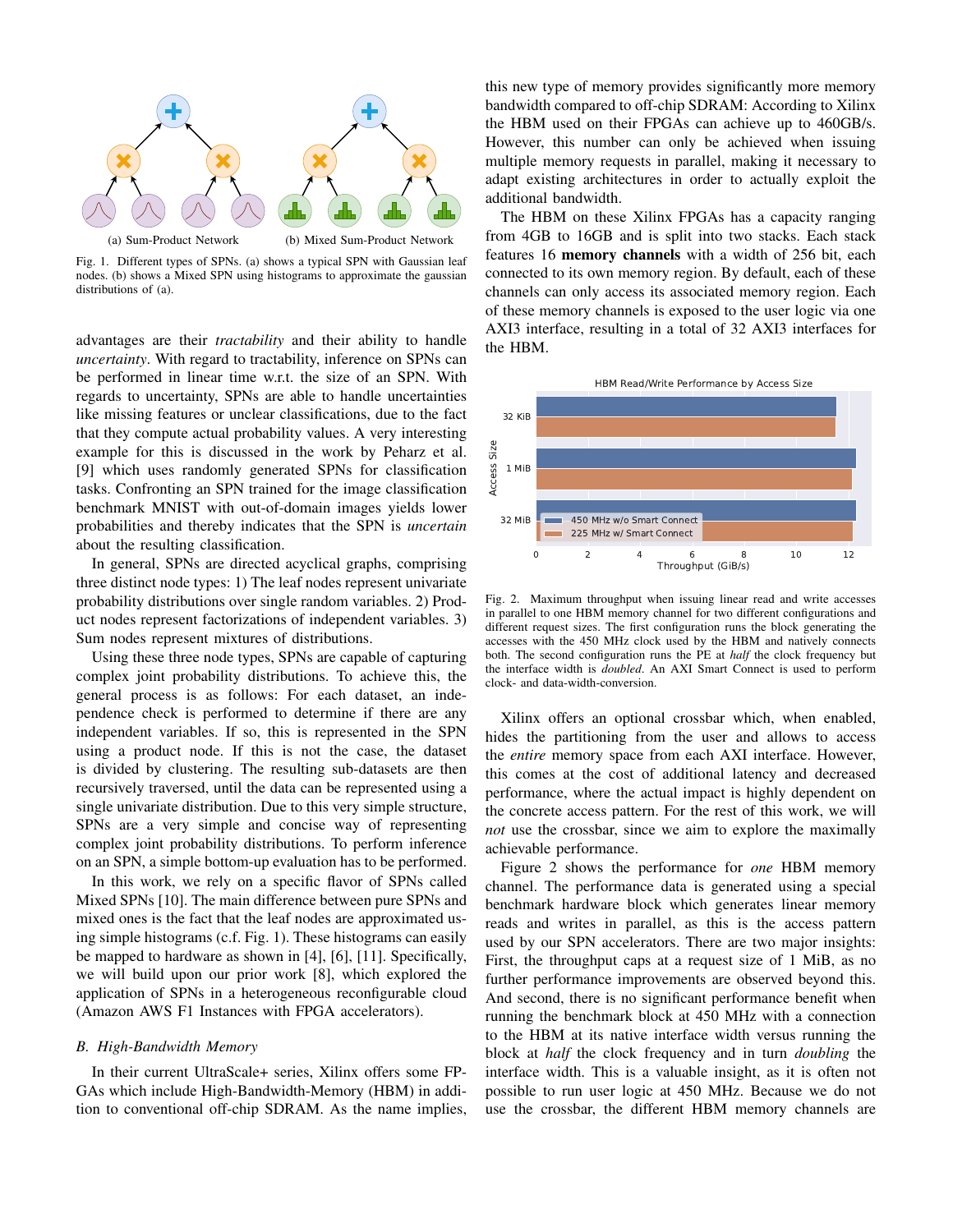completely independent and performance scales *linearly* w.r.t. to the number of channels/accelerators used.

# III. APPROACH

In this section, we will introduce our approach for scaling up the number of SPN-accelerators using HBM. Additionally, we will discuss the motivation and reasoning for the upscaling.

#### *A. Motivation*

Considering the theoretical advantages of SPNs over other machine learning models, they have an obvious place in many real-world applications. The fast inference that can be achieved using FPGA-accelerated SPNs is an additional advantage. Since FPGAs are not as wide spread as GPUs, using the reconfigurable cloud is also a reasonable choice (as described in [8]). Unfortunately, looking at the architecture used by [8], there is an obvious problem: Due to the size of the SPN accelerators, as well as their memory-bandwidth requirements, it becomes increasingly hard to map them to Amazon AWS F1 instances. Looking at the NIPS80 benchmarks from [8], we can see that combining bigger accelerators with multiple memory controllers leads to a trade-off: Either we sacrifice memory controllers, which limits the overall throughput of the system by reducing the amount of data that can be accessed in parallel. Or, we reduce the number of accelerators, which means that fewer inferences can be handled concurrently. Specifically, the logic resources on the F1 are insufficient to hold the combination of four NIPS80 accelerators with four separate memory controllers. Thus, only two accelerators were used, which in turn slowed performance for that benchmark. Alternatively, it was possible to use a single memory controller in combination with three SPN accelerators, which also had a performance cost.

If we take into account the advantages of HBM memory (described in Section II-B), it seems very reasonable to replace the use of on-board DRAM with use of on-chip HBM. The HBM controllers are implemented as hard IP and thus do not consume FPGA resources. This, in turn, should allow the use of more accelerator-cores. Since soft memory controllers are also sensitive to clocking constraints, their removal should also improve the problem of globally deteriorating clock frequencies encountered in [8]. Specifically, the use of additional soft memory controllers had a larger impact on the achievable clock frequency than the addition of extra SPN accelerators. Last but not least, the independent HBM blocks can be exclusively assigned to individual SPN accelerators, avoiding interference between them. This should also be another advantage over the shared use of on-board DRAM.

## *B. SPN-Accelerator*

Fundamentally, the basic SPN accelerator-cores have a simple architecture. The accelerator is connected to a memory via a AXI4 Full interface, which typically enables access to the on-board DRAM. The same interface can be used to access on-chip BRAM or HBM without requiring big changes to the accelerator. To ensure compatibility to all kinds of AXI-based



Fig. 3. Architecture of the SPN-Accelerator

memories, we made our interface generation more generic to also cover HBM memories. Accelerators are controlled by an AXI4 Lite Interface, which exposes a simple register file to the user. Due to the increased address-width of the HBM-datachannel, we had to adapt the control registers to 64 bit. Within the accelerator (also depicted in Fig. 3), there are multiple submodules which orchestrate the batch-wise inference: First, the Load Unit loads the data from the memory and pushes it into the Sample Buffer. This buffer collects incoming data until a complete vector of input values has been built. Then, the vector is pushed into the SPN Datapath. The result values of the SPN Datapath are collected in a Result Buffer. The result buffer collects 64 bit result values, until a 512 bit word is complete. This word is then pushed into the Store Unit, which will handle the AXI4 Write to store the results back to memory.

The most important part of the accelerator is the SPN Datapath, which can be generated automatically from a textual description of the SPN. The textual description is compatible with the SPFlow library [12], which enables a very simple and streamlined development toolflow. SPNs can be easily trained and evaluated using SPFlow, afterwards exporting them to the textual description for hardware-generation. In addition to the SPFlow-compatibility, the generator offers great flexibility with regards to the used internal number format. In prior work, the different number formats were discussed in more detail [4], but in general, the generator supports a Custom Floating Point (CFP) format as well as a Logarithmic Number System (LNS) format. Both formats can be configured at a very fine granularity. For CFP, the number of exponent- and mantissa-bits can be configured, as well as the used rounding scheme. For both formats, the generated digital arithmetic is optimized towards the use on FPGAs. The optimizations of LNS are further discussed in [11], while the CFP format is described in detail in [4]. For this work, we chose the suitable configurations determined in [4].

#### IV. IMPLEMENTATION

To enable the use of HBM, we have made two distinct changes to our prior work: First, we adapted the on-chip architecture to use HBM in a manner that enables the use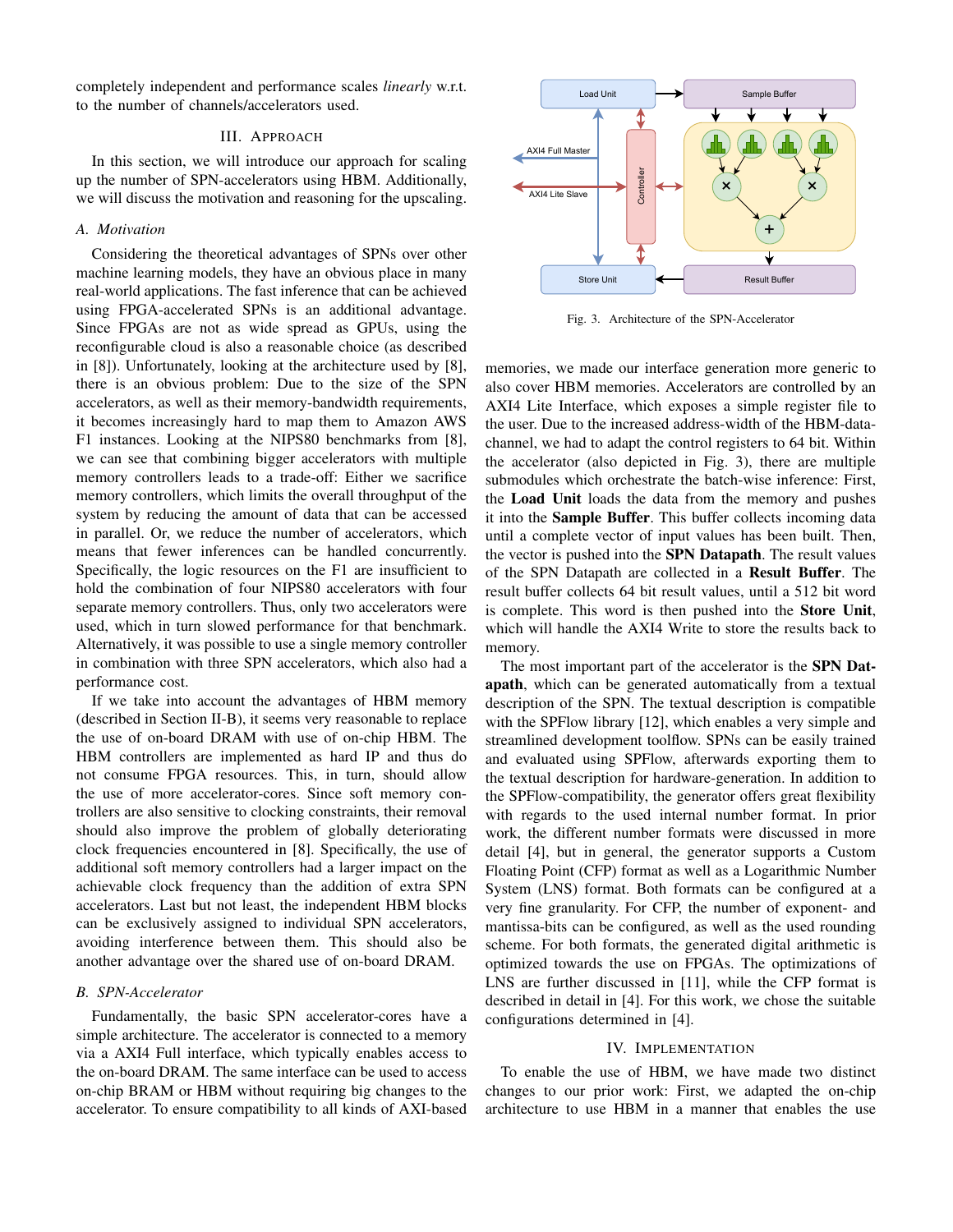of many parallel SPN accelerators. In addition, we made some improvements to the software-interface to ensure that the parallelism provided by the many HBM channels is actually exploited.

## *A. On-Device Architecture*

We use the open-source framework TaPaSCo [13] as a basis for our architecture. However, several modifications had to be made to accommodate the requirements for our use-case.

The biggest change is, of course, the use of HBM instead of off-chip DDR-SDRAM memory. We use a dedicated HBM block (and thus memory channel) per SPN accelerator. However, it is not possible to run the SPN accelerators at the 450 MHz of clock frequency used by the HBM. In order to achieve the same memory throughput, we run the accelerators at the more easily achievable half frequency (225 MHz), but double the interface width to 512 bit. As discussed in Section II-B, this indeed does not affect memory performance. We use an AXI SmartConnect between the accelerator and the HBM, which is responsible for data-width- and clock-conversion. It also performs protocol conversion, as the accelerators use AXI4, while the HBM only supports AXI3. Additionally, we employ register slices on these AXI connections where necessary, to achieve routability. This setup ensures that there are no unnecessary dependencies between the accelerators which might impact performance.

## *B. Parallel Runtime*

To allow users to easily interface with the SPN inference accelerators on the FPGA, we have developed a software runtime, based on the TaPaSCo API. In contrast to prior work, where important parameters and information had to be supplied manually by the user, the new software runtime can now query the TaPaSCo system and the accelerator itself for these parameters, making it easier to interact with the accelerator. To this end, the accelerator was extended with a second execution mode to read out the configuration parameters specified at synthesis time.

In addition to providing an easy-to-use interface to the user, the second important task of the runtime is to orchestrate the execution of the accelerator instances on the FPGA.

As described in Section IV-A, accelerator instances on the FPGA are directly coupled to a dedicated HBM memory channel per instance, i.e., each accelerator instance only has access to a single HBM memory block. However, TaPaSCo currently does not support to split the device address space into distinct memory regions, so we cannot rely on TaPaSCo's memory management API to allocate and manage the HBM address space. Instead, our SPN runtime implements its own threadsafe device memory manager, which allows to manage the distinct HBM memory blocks separately. The device memory manager in our runtime supports allocation and freeing of memory blocks in a specific HBM block, making it possible to establish distinct address regions for each HBM block.

Prior work [8] also showed that overlapping the datatransfers between host and device with the execution on the accelerator can reduce overall execution time. To implement such a scheme, each compute job is broken down into multiple sub-jobs, according to an user-specified block-size. Each CPU thread then performs the same sequence of tasks: First, the data is transferred to the on-chip HBM. Then the SPN-accelerator is invoked and the CPU-thread waits for it to finish. As soon as the accelerator finishes the inference task, the CPU thread triggers the transfer of the results from HBM to the host.

By assigning multiple CPU threads to one accelerator instance on the FPGA, we can effectively overlap data transfers and computations, as one thread will be able to perform data transfers for block  $n+1$ , while another thread is waiting for the FPGA accelerator instance to complete computation of block  $\overline{n}$ .

In the prior work, up to four threads per SPN accelerator were used to achieve maximum throughput. In our current implementation, measurements have shown that the DMA over PCIe bandwidth is already fully utilized with just two threads per SPN accelerator.

# V. EVALUATION

To evaluate how the use of HBM impacts SPN inference, we will first take a look at the hardware utilization and (potential) scaling capabilities of our approach. Afterwards we compare the results against our prior work focusing on AWS F1 [8], which mainly assesses the performance of SPN inference in a cloud computing setting. For all benchmarks we rely on datasets from the well-known NIPS corpus<sup>1</sup>.

## *A. Resource Utilization*

Compared to our prior work, there are three significant changes which impact the resource utilization: 1) Due to the exclusive use of HBM, it is not necessary to include soft DRAM controllers in our design. The HBM controllers are hardened IP, which means they do not require logic resources. Conversely, using a soft DRAM controller requires a significant amount of FPGA-resources. 2) While we are using the same SPNs as [8], we exploit additional prior work, which made the internal arithmetic format more flexible w.r.t. to the bitwidth, and also optimized the arithmetic for the SPNs [4], [11]. 3) Our evaluation was performed using a Bittware XUP-VVH accelerator card, which features a Xilinx UltraScale+ VU37P FPGA. In comparison, Amazon AWS F1 instances feature a similar FPGA, which does not have HBM capabilities. Both FPGAs are from the UltraScale+ series, but the AWS FPGA has slightly fewer logic resources. Additionally, all designs targeting the F1 instances have to include a shell for the host interface, which also incurs a resource overhead.

In addition to these differences, the results provided by [8] use varying numbers of SPN accelerators and memory controllers. For a valid comparison, we initially limit the scope to benchmarks with four accelerator-instances with a corresponding memory channel each (i.e., up to and including

<sup>1</sup>http://archive.ics.uci.edu/ml/datasets/bag+of+words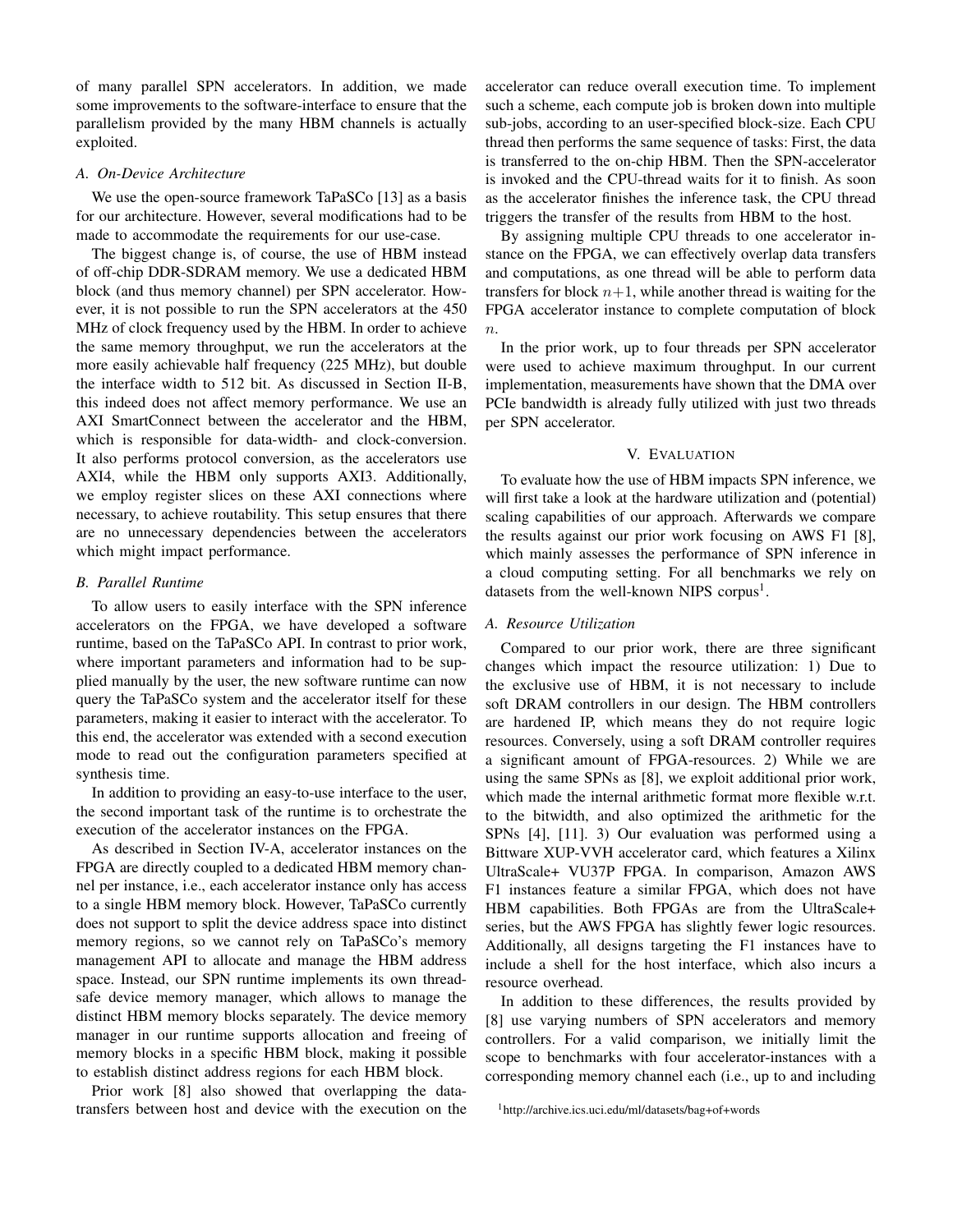NIPS40). To contrast these with our new HBM-capable architecture, we built corresponding designs that feature four accelerator-instances, each connected to a dedicated HBM channel. The results are shown in Table I.

It is obvious that our new approach is more resource efficient in almost all resource types. Interestingly, the accelerators used in [8] generally require fewer LUTs used as Memory. The change to the custom floating point arithmetic here (originally developed in [4]) could explain this change. In terms of LUTs used as Logic, BRAM and DSPs, our work typically requires approx. 66% fewer resources. LUTs used as memory are slightly increased (except for NIPS40). The number of registers used here is roughly 50% less than in [8].

Overall, the resource requirements have vastly decreased in comparison to [8]. This opens up the potential to further replicate the accelerator to scale up. This allows us, e.g., to fit up to eight NIPS80 accelerators on the FPGA compared to only two in [8].

# *B. Performance Scaling*

To describe the scaling of our architecture, we take a closer look at the very small NIPS10 benchmark. For each processed sample, the input consists of 10 single-byte values. The result is a single double-precision value. This means that each processed sample entails a total data transfer of 144 bits. Using a single SPN accelerator, the architecture is able to process 133,139,305 samples per second. Multiplying by the number of input and result bits per sample reveals that the accelerator requires 2.23 GiB/s of memory bandwidth. Given the HBM performance discussed earlier (c.f. Fig. 2), this shows that a single HBM channel should easily be able to provide the data required for a single accelerator. Hypothetically, linear scaling should be possible to at least 32 accelerators, due to the 32 HBM channels (and completely disregarding the limited logic resources).

To test this hypothesis, we ran multiple performance benchmarks for each of the benchmark SPNs and measured the endto-end execution time required for computing inference over 100,000,000 samples using up to eight concurrent SPN cores, each controlled by up to two control-threads. From the results, we conclude that using more than one control-thread only improves performance for less than four accelerators. Thus, *all of the results* presented in this section are measured with only one dedicated control-thread per SPN accelerator. The corresponding benchmark results are visualized in Fig. 4.

If we look at the right side of Fig. 4, the scaling for NIPS10 is obviously slowing at five or more SPN accelerators. Adding additional accelerators after that point does not yield any significant performance improvements. Using five accelerators, we are able to process 614,654,595 samples per second, which in turn requires approx. 10.3 GiB/s of memory bandwidth. Due to the use of up to eight independent HBM channels with approx. 12 GiB/s each, the available memory bandwidth should not be an issue.

To further investigate this point we performed a separate set of benchmark runs. In the second run, we disregarded the

1e9 w/o data-transfers w/ data-transfers Scaling by PE Count w/ and w/o host-to-device data-transfers



Fig. 4. Comparison of peak performance in samples per second. On the left, host-to-device data-transfers are excluded to disregard a PCIe-based bottleneck. On the right, actual end-to-end performance is measured. Note that the inclusion of the data-transfer time leads to severely skewed scaling.

host-to-device data-transfer times and only measured the ondevice computation including the HBM accesses. The results are shown on the left in Fig. 4. It is clear that almost linear scaling is achieved for up to eight concurrent accelerators. This makes sense, since the batch-wise inference on SPNs is *embarrassingly parallel*. This trend is also likely to continue at least until all 32 HBM channels are used by at least one SPN accelerator. Unfortunately, scaling up that far is not possible due to the limited FPGA logic resources, as well as routing scarcity.

After examining these results, we conclude that the issue is caused by the host-to-device data-transfers, which are performed using DMA-transfers via the PCIe 3.0 x16 interface of the accelerator card.

#### *C. Scaling Limitations*

The previous Section V-B shows that scaling is limited due to the host-to-device data-transfers as well as the available FPGA-resources. Disregarding these limitations, we want to give a perspective on the theoretical limitations of our approach focusing only on the HBM. According to the specification, the theoretical peak bandwidth of the HBM on the BittWare XUP-VVH platform is 460 GB/s (approx. 428 GiB/s). From the HBM benchmark shown in Fig. 2, we see that the practical performance is around 12 GiB/s per channel, assuming that that the blocks accessed are reasonably large.

Given the required data rates for the NIPS10 benchmark (144 bits per sample, 2.23 GiB/s), this means that a channel is easily able to accommodate at least four accelerators. Multiplying by the number of channels (32) would mean that overall, up to 128 NIPS10-accelerators could be used without any memory bandwidth limitations. The required memory bandwidth in that case would be  $32 * 4 * 2.23$  GiB/s = 285 GiB/s, which is still well below the theoretical limit, as well as the practical limit  $(32 \times 12 \text{ GiB/s}) = 384 \text{ GiB/s}$ . Due to the independent nature of the HBM channels, it is relatively likely that this setup would actually allow linear scaling up to the practical limit of the HBM memory.

The HBM-scaling potential is further highlighted in Fig. 5. Using the data-sizes and samples per second for each benchmark, we calculated the required memory throughput of each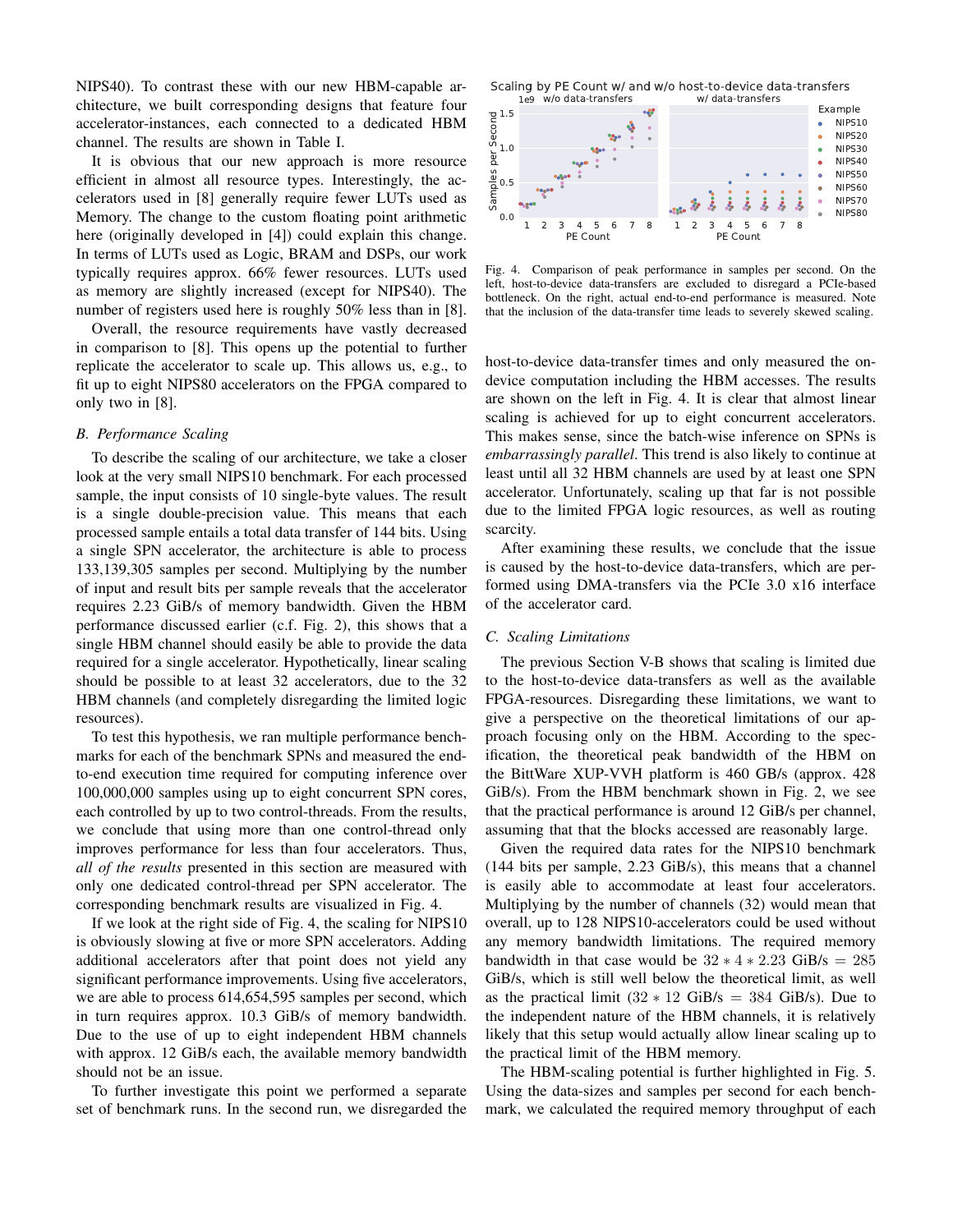RESOURCE UTILIZATION OF THE COMPARABLE NIPS-BASED BENCHMARKS. "NEW" COLUMNS SHOW THE RESULT OF THIS WORK, WHILE [8] REFERS TO OUR PRIOR WORK.

|                    | kLUTs as Logic |        | kLUT as Mem |       | kRegs  |        | <b>BRAM</b> |      | <b>DSP</b> |      |
|--------------------|----------------|--------|-------------|-------|--------|--------|-------------|------|------------|------|
| Example            | New            | [8]    | <b>New</b>  | [8]   | New    | [8]    | New         | [8]  | New        | [8]  |
| NIPS <sub>10</sub> | 169.8          | 376.0  | 66.9        | 45.4  | 275.1  | 530.2  | 122         | 360  | 200        | 612  |
| NIPS <sub>20</sub> | 180.5          | 467.0  | 69.6        | 54.4  | 320.7  | 650.6  | 126         | 388  | 448        | 1356 |
| NIPS30             | 230.9          | 577.3  | 70.4        | 62.6  | 354.4  | 765.4  | 122         | 364  | 696        | 2100 |
| NIPS <sub>40</sub> | 241.2          | 664.1  | 72.9        | 75.1  | 401.6  | 907.1  | 132         | 380  | 976        | 2940 |
| Available          | 1304.0         | 1182.0 | 601.0       | 592.0 | 2607.0 | 2364.0 | 2016        | 2160 | 9024       | 6840 |



Fig. 5. Scaling potential of the presented architecture under the assumption that logic resources are sufficient and host-to-device bandwidth is available. For each benchmark, we depict the required memory throughput depending on the number of instantiated SPN-cores. The throughput is compared against the maximum throughputs of a single HBM channel as measured in Fig. 2. Additionally, we compare against the practical maximum throughput scaled from our single-channel benchmarks (HBM  $\max_p$ ), and the theoretical limit quoted by the vendor (HBM  $\max_t$ ).

of the benchmark SPNs. The resulting values are compared against the HBM throughput limitations. The comparison is drawn versus the single-channel result from our HBM benchmark shown in Fig. 2, the practical limitation imposed by 32 channels running at maximum channel throughput and the theoretical limit (as quoted by Xilinx). The vast memory bandwidth provided by HBM could theoretically allow the use of 64 accelerator-instances for all benchmarks, effectively boosting the current performance by up to 8x. For the smaller benchmarks NIPS10 and NIPS20, up to 128 instances could be served by the HBM, which in turn would double performance over 64 instances. While these values are currently out of reach, the improvements provided by the upcoming generations of PCIe will help improve the performance.

To put this into perspective, we look at NIPS80: Using 80 single-byte input values, we are able to process 116,565,604 samples per second. The input data alone requires a bandwidth of 8.7 GiB/s. When we consider the theoretical peak bandwidth of PCIe 3.0 x16, the one-directional theoretical limit is 15.754 GB/s (14.67 GiB/s), which is in practice never reached. For example, current PCIe-based DMA-engines like the Xilinx QDMA or Corundum [14] typically achieve speeds of 100 Gb/s which equates to 11.6415 GiB/s for single-direction transfers. The difference to our NIPS80 example can be explained by imperfect overlapping of the data transfers and the interference with the actual computation. Since the upcoming PCIe generations are specified to *double* the bandwidth with each generation, it is likely that corresponding DMA-engines

will allow single-direction bandwidths of approx. 23 GiB/s, 46 GiB/s and 92 GiB/s for PCIe 4.0, 5.0 and 6.0 respectively. While this is still not comparable to the bandwidth of the onchip HBM, it would definitively allow scaling much further.

In addition, this problem could also be circumvented by different approaches, where host-to-device data-transfers can be omitted due to shared memory, such as the Intel HARP prototype which unifies a high-performance FPGA with a server-grade CPU.

Last but not least, it is important to consider different approaches for delivering data to the SPN accelerators. In [7] for example, we used a streaming-based version of our accelerators to integrate them into a 100G network for innetwork inference. The experimental results show that using a reasonable degree of replication, the SPN-accelerators are perfectly capable of performing inference at line rate. In light of the recent advancements in networking and shared memory systems, the potential of HBM becomes even more interesting as a reasonable option for buffering, especially when multiple 100G links are used to transport data in between multiple nodes.

# *D. End-to-End Performance*

In the previous sections, we have discussed the performance results achieved in this work in the context of HBM performance and scaling properties. While the scaling potential is not fully exploited due to the bottleneck imposed by the hostto-device data-transfers, we still want to give a perspective on

TABLE I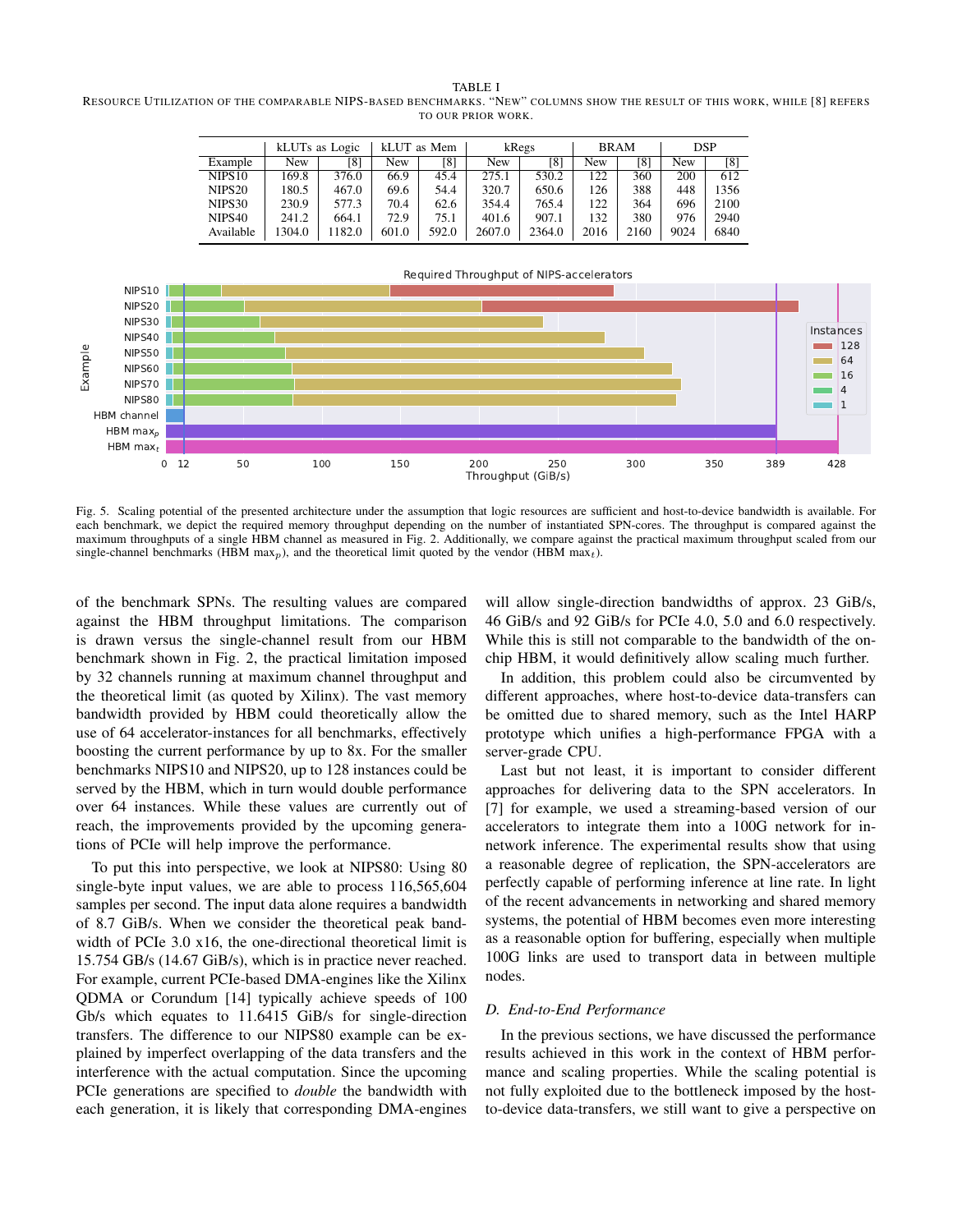

Fig. 6. Peak performance measurements for the different benchmark SPNs on different target platforms. The number of samples per second is calculated from the end-to-end execution time. For AWS F1, V100 and HBM, host-todevice data transfers are *included* in the runtime.

the overall end-to-end inference performance achieved with the HBM-based architecture.

To this end, we use the performance data including hostto-device data-transfers and compare it against the results reported by [8]. In this work, the AWS F1-based accelerator is evaluated against a Nvidia Tesla V100, as well as a 12-core Xeon E5-2680 v3 CPU. Both here and in [8], large inference runs are executed to measure the runtime. From the resulting total runtime and the known size of the datasets, the number of samples processed per second can be calculated. The resulting number of samples per second is shown in Fig. 6. The figure gives the best-case result for each target platform and each benchmark from this and the prior work [8].

From these results, it is clear that the Nvidia Tesla V100 is unsuitable for SPN inference due to its much lower overall performance. In contrast, the CPU baseline is able to outperform the AWS F1-based as well as the HBM-based implementation for the small NIPS10 benchmark. The reason for this is the lower compute intensity of smaller SPNs. Since NIPS10 just has a small number of nodes, the cost of the data transfers outweighs the increased compute performance, which results in the CPU outperforming GPUs and FPGAs. However, the CPU's advantage vanishes for increasing SPN sizes: For NIPS20, our HBM-based implementation is already able to outperform the CPU by a speedup of 1.21x. From NIPS20 to NIPS80 the advantage of the FPGA becomes even greater, yielding a maximum speedup of 2.46x for NIPS80. The geometrical mean of the speedups is 1.6x for the CPU. Regarding the V100, the maximum speedup of the HBM-FPGA is 8.4x, and the geometrical mean of the speedups is 6.9x.

In comparison to the previous FPGA-implementation, the speedup of using HBM is similar for almost all examples, and close to the geo.-mean speedup of  $1.29x$ . This is somewhat disappointing, given that our implementation here uses at least twice as many accelerator instances. This less-than-expected speedup can be explained by the scaling limitations due to the limited PCIe bandwidth, as discussed in Section V-B. For the largest SPN (NIPS80), the prior work was not able to use more than two accelerator-cores (instead of four for the smaller benchmarks). In this case we achieve a speedup of 1.5x.

In context of the adapted architecture from [7], we can get a perspective on the maximum performance of the NIPS80 accelerator: With the 99.078 Gbit/s peak throughput described there, and the 88 bytes of data per sample, we derive a theoretical peak performance of 140,748,580 samples per second. Comparing that to the measured peak performance of 116,565,604 samples per second we achieve in this paper, we see that the streaming-based architecture delivers about 17% increased performance. The reason for this is the much more streamlined architecture, which does not require any memory accesses. In addition, refresh cycles of the HBM also play a role at this level of performance. Taking these factors into account, the HBM-based architecture is very close to its theoretical peak performance, which is capped by the maximum PCIe throughput. Lastly, it is important to realize that the HBM-based architecture targets a different use-case than the streaming-based one: While the in-network streaming implementation makes sense on a very large scale (i.e. datacenters), the HBM-based architecture could be used in smaller high-performance setups. This would also remove the necessity of costly 100G networking infrastructure associated with the streaming approach.

#### VI. RELATED WORK

While SPNs are still a lesser known machine learning model, they are gaining traction in the field of machine learning. As discussed in Section II-A, they have recently been used in the context of databases, specifically for cardinality estimation as well as approximate query processing [15]. To our knowledge, there is no prior work on accelerating SPN inference (independent of specific applications) apart from our own prior work. Our own prior work begins with [6], which introduced an automatic toolflow to map SPNs to the FPGA. In subsequent publications [4], [11], we looked into the impact of the arithmetic number formats. To this end, [11] introduced a custom logarithmic number system, which enables the computation of very small probability values, and decreases the number of hardware resources required. [4] introduces a customized floating point format, as well as posit number format based on PaCoGen [16]. In [4], the different number formats are optimized towards the SPN use-case and evaluated against each other. In [8], we adapted the original framework from [6] to the UltraScale+-based FPGAs in the Amazon AWS F1 instances. The evaluation showed that the reconfigurable cloud offers high inference performance without the need for expensive on-site FPGA-accelerator cards. Additionally, the F1 instances are able to outperform other state-of-the-art cloudbased hardware, such as a Xeon E5 CPU, and a Nvidia Tesla V100 GPU, for the more compute-intensive SPNs. In our most recent work [7], we adapted the SPN-accelerators to a streaming-based architecture, which in turn allowed us to integrate them into a 100G network for in-network processing of SPN inference. The corresponding work shows the potential of 100G networking for data-delivery to network-attached accelerators, as well as potential performance achievable using